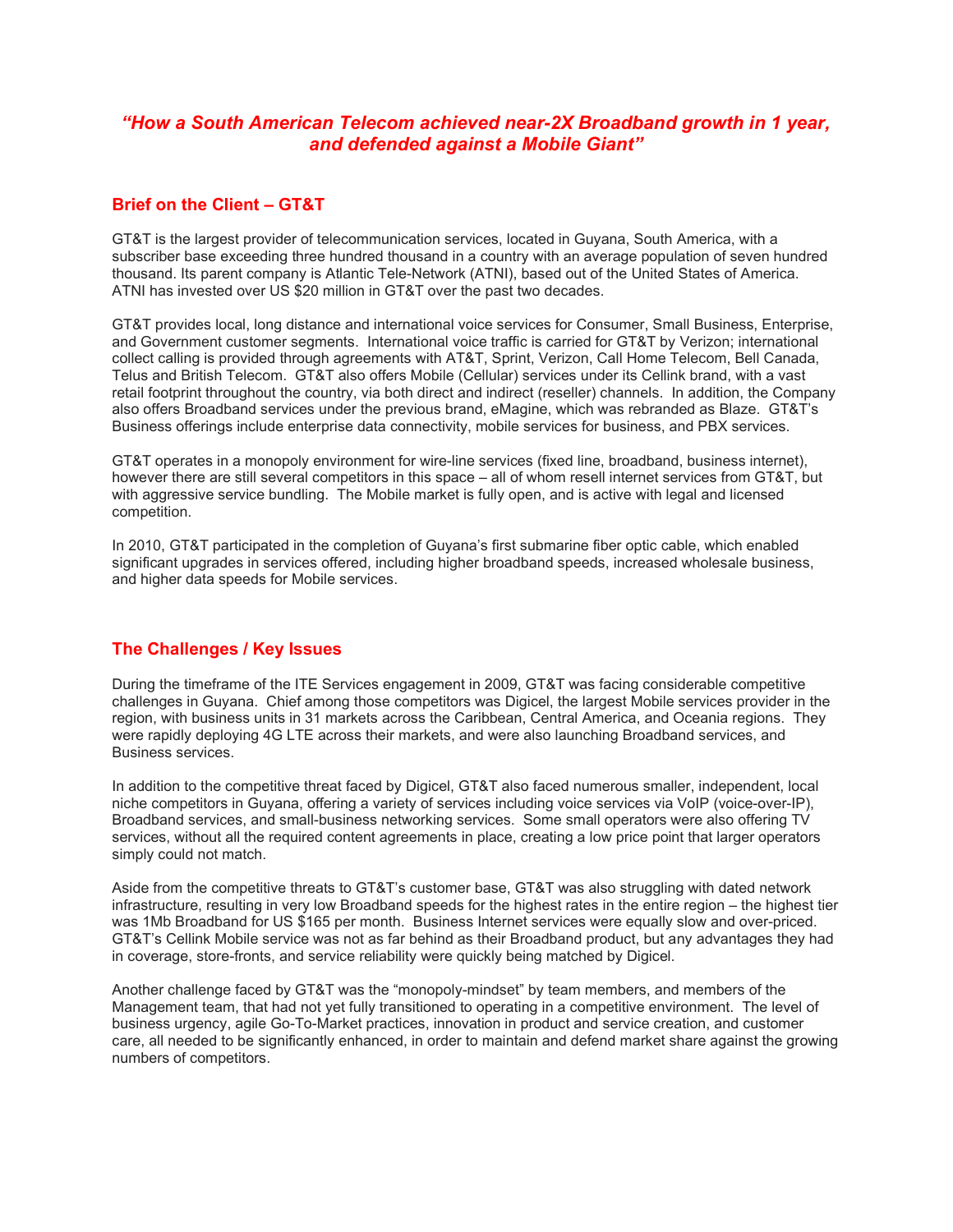### The Objectives

Increasing revenue erosion across all lines of business, prompted GT&T to search for solutions to directly address their market challenges. Following an elaborate proposal and qualification process, led by the CEO of ATNI, GT&T's parent Company, ITE Services was engaged. Team ITE, led by Dr. Girish Pathak, embarked upon an immediate discovery phase, which led to the following Executive-agreed objectives:

- Reversal of 8% revenue decline since 2007
- New Revenues through Broadband and Mobile roadmaps
- Stabilize and Reset the Brand. Messages are mixed
- Introduce retention / growth strategies, regain wallet share
- Deliver improved Customer Experience with re-Brand
- Internal Capability improvement fix gaps; set future state into play
- Defend and Grow markets via targeted messaging / campaigns

The CEOs of both ATNI and GT&T understood that an undertaking of this magnitude would require an all-in approach from their end. In that regard, ITE Services was given the full cooperation of the GT&T Leadership team from Day 1, with each functional leader, and extended teams, working directly with the Senior Advisors of ITE Services.

# ITE's Approach

With the objectives agreed to amongst the GT&T and ATNI Executive Teams, ITE Services shifted into high gear. Dr. Pathak assembled a dream-team of ITE Services professionals, combining the best-practices of more advanced North American markets, with local market and product expertise, covering all functional areas of the engagement, from Sales & Marketing, and Product Management, to IT, Billing, Networks, and Support.

An over-arching project structure was officially initiated, with Team ITE experts leading each individual functional area, supported by a dedicated project manager, leading all project deliverables. Some project highlights include:

- Product developed 5-yr roadmaps for Broadband and Mobile, focusing on HSPA and 4G, as well as Broadband and Fiber-to-the-Home offerings. Held Product Workshops to elevate product management capabilities, focusing on market data, forecasting, product lifecycle management, service creation, and pricing. Revised wholesale and carrier services product portfolios, in preparation for the availability of the new sub-sea fiber connectivity. Developed full Business Solutions product portfolios and roadmaps.
- Marketing created consistency and uniformity in all messaging and advertising. Created a new brand for Broadband (eMagine) and developed all Go-to-Market strategies. Rationalized annual marketing budgets, ensuring a more strategic approach, than the blanket approach that was used. Developed customer segmentation and engagement models to enable profitable and sustainable growth strategies. Successfully launched the eMagine Broadband brand.
- Sales training of sales teams, including residential sales, channel sales, and business sales. Developed segmented plans for residential, business, government, with differentiated value propositions for each, including a deep dive on all business verticals. Revised commissions structures for indirect sales channels (reseller network), and revamped commissions structure and reward system for GT&T Corporate Sales teams.
- Customer Care implemented best-practices in customer acquisition and retention strategies, including churn reduction initiatives, customer loyalty, and premium support. Implemented a new customer-experience methodology, offering differentiated customer care for premium customer segments.